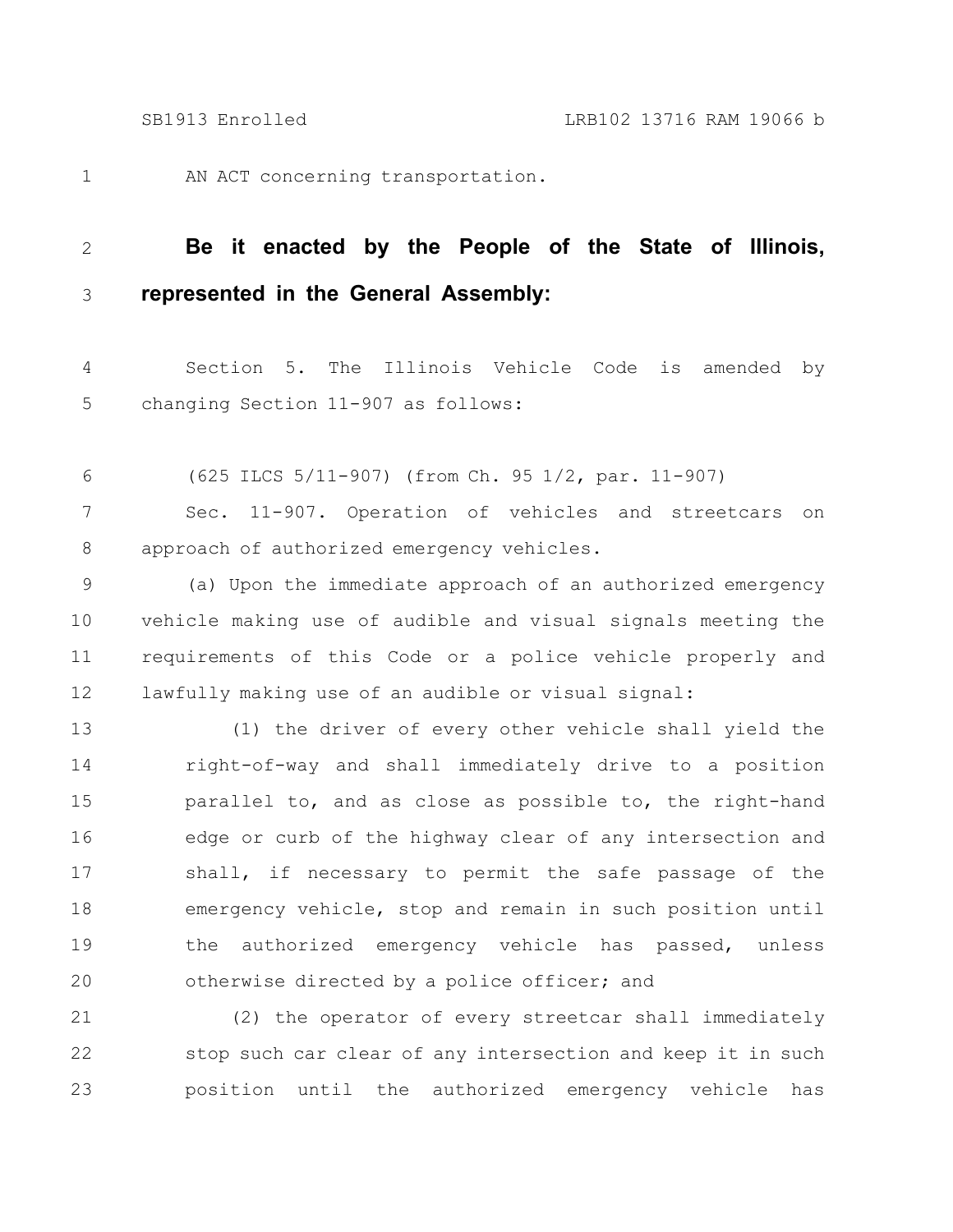SB1913 Enrolled - 2 - LRB102 13716 RAM 19066 b

1

passed, unless otherwise directed by a police officer.

2 3

4

(b) This Section shall not operate to relieve the driver of an authorized emergency vehicle from the duty to drive with due regard for the safety of all persons using the highway.

(c) Upon approaching a stationary authorized emergency vehicle, when the authorized emergency vehicle is giving a signal by displaying alternately flashing red, red and white, blue, or red and blue lights or amber or yellow warning lights, a person who drives an approaching vehicle shall: 5 6 7 8 9

(1) proceeding with due caution, yield the right-of-way by making a lane change into a lane not adjacent to that of the authorized emergency vehicle, if possible with due regard to safety and traffic conditions, if on a highway having at least 4 lanes with not less than 2 lanes proceeding in the same direction as the approaching vehicle; or 10 11 12 13 14 15 16

(2) if changing lanes would be impossible or unsafe, proceeding with due caution, reduce the speed of the vehicle, maintaining a safe speed for road conditions and leaving a safe distance until safely past the stationary vehicles. 17 18 19 20 21

As used in this subsection (c), "authorized emergency vehicle" includes any vehicle authorized by law to be equipped with oscillating, rotating, or flashing lights under Section 12-215 of this Code, while the owner or operator of the vehicle is engaged in his or her official duties. 22 23 24 25 26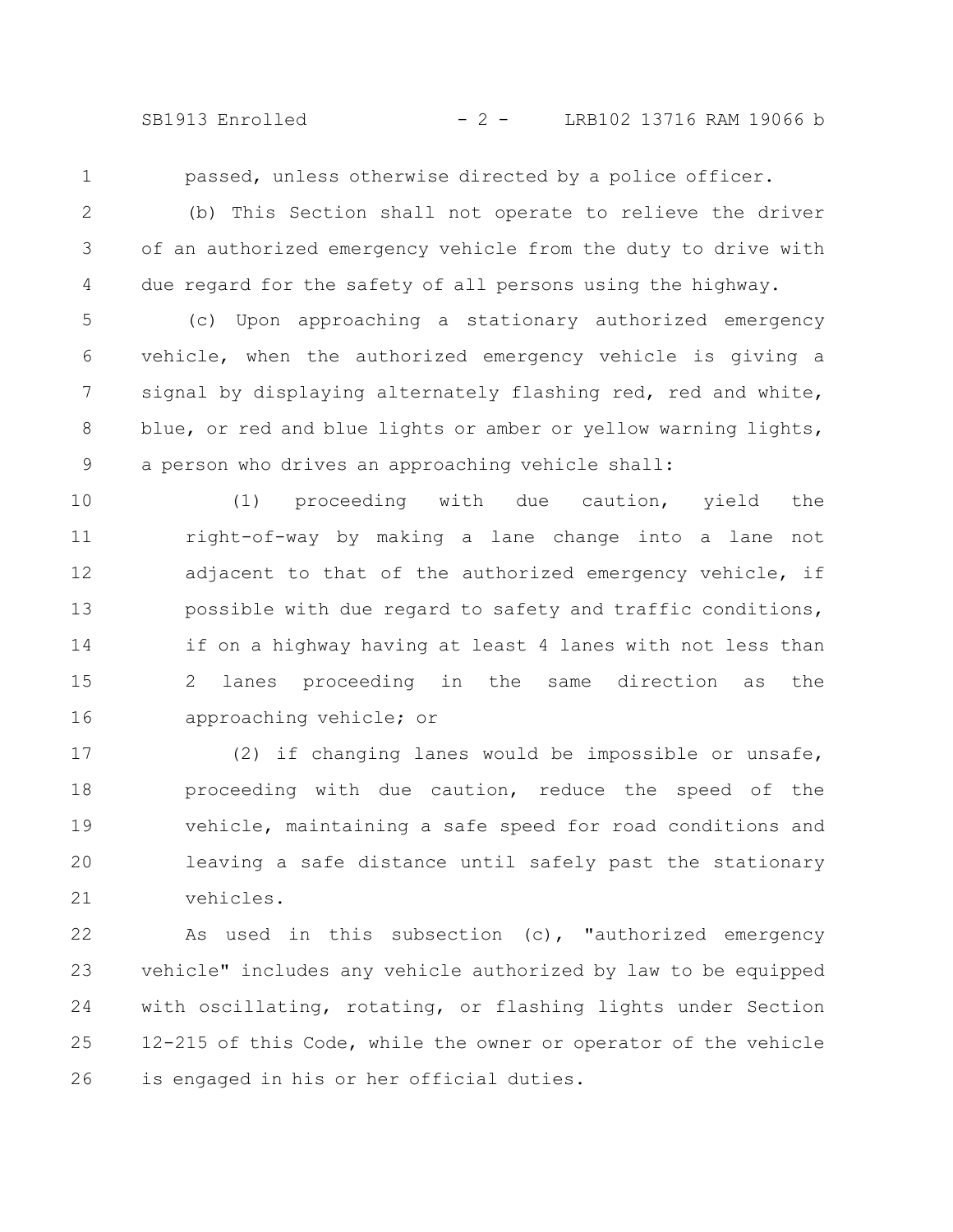SB1913 Enrolled - 3 - LRB102 13716 RAM 19066 b

(d) A person who violates subsection (c) of this Section commits a business offense punishable by a fine of not less than \$250 or more than \$10,000 for a first violation, and a fine of not less than \$750 or more than \$10,000 for a second or subsequent violation. It is a factor in aggravation if the person committed the offense while in violation of Section 11-501 of this Code. Imposition of the penalties authorized by this subsection (d) for a violation of subsection (c) of this Section that results in the death of another person does not preclude imposition of appropriate additional civil or criminal penalties. A person who violates subsection (c) and the violation results in damage to another vehicle commits a Class A misdemeanor. A person who violates subsection (c) and the violation results in the injury or death of another person commits a Class 4 felony. 1 2 3 4 5 6 7 8 9 10 11 12 13 14 15

(e) If a violation of subsection (c) of this Section results in damage to the property of another person, in addition to any other penalty imposed, the person's driving privileges shall be suspended for a fixed period of not less than 90 days and not more than one year. 16 17 18 19 20

(f) If a violation of subsection (c) of this Section results in injury to another person, in addition to any other penalty imposed, the person's driving privileges shall be suspended for a fixed period of not less than 180 days and not more than 2 years. 21 22 23 24 25

26

(g) If a violation of subsection (c) of this Section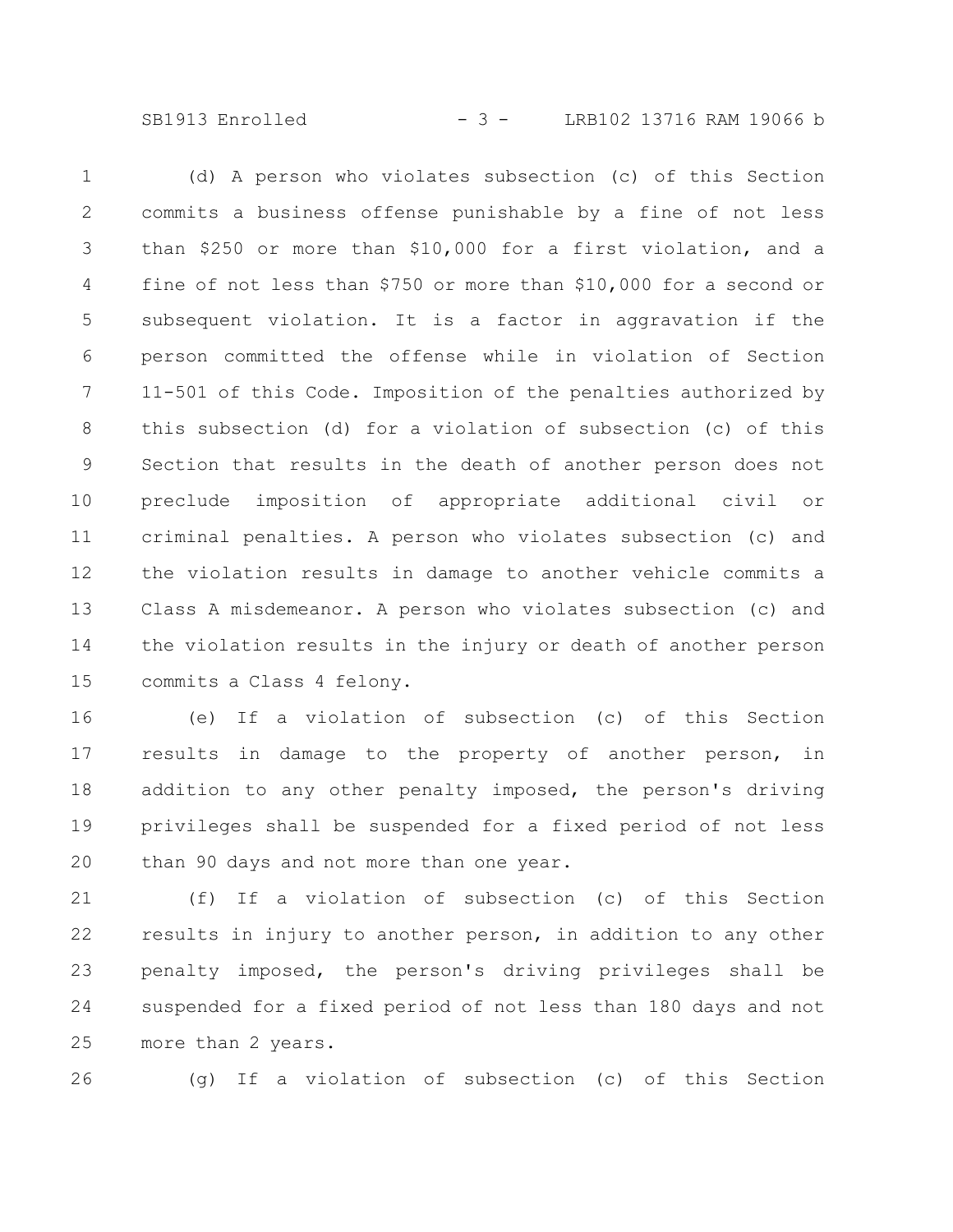SB1913 Enrolled - 4 - LRB102 13716 RAM 19066 b

results in the death of another person, in addition to any other penalty imposed, the person's driving privileges shall be suspended for 2 years. 1 2 3

(h) The Secretary of State shall, upon receiving a record of a judgment entered against a person under subsection (c) of this Section: 4 5 6

(1) suspend the person's driving privileges for the mandatory period; or 7 8

(2) extend the period of an existing suspension by the appropriate mandatory period. 9 10

(i) The Scott's Law Fund shall be a special fund in the State treasury. Subject to appropriation by the General Assembly and approval by the Director, the Director of the State Police shall use all moneys in the Scott's Law Fund in the Department's discretion to fund the production of materials to educate drivers on approaching stationary authorized emergency vehicles, to hire off-duty Department of State Police for enforcement of this Section, and for other law enforcement purposes the Director deems necessary in these efforts. 11 12 13 14 15 16 17 18 19 20

(j) For violations of this Section issued by a county or municipal police officer, the assessment shall be deposited into the county's or municipality's Transportation Safety Highway Hire-back Fund. The county shall use the moneys in its Transportation Safety Highway Hire-back Fund to hire off-duty county police officers to monitor construction or maintenance 21 22 23 24 25 26